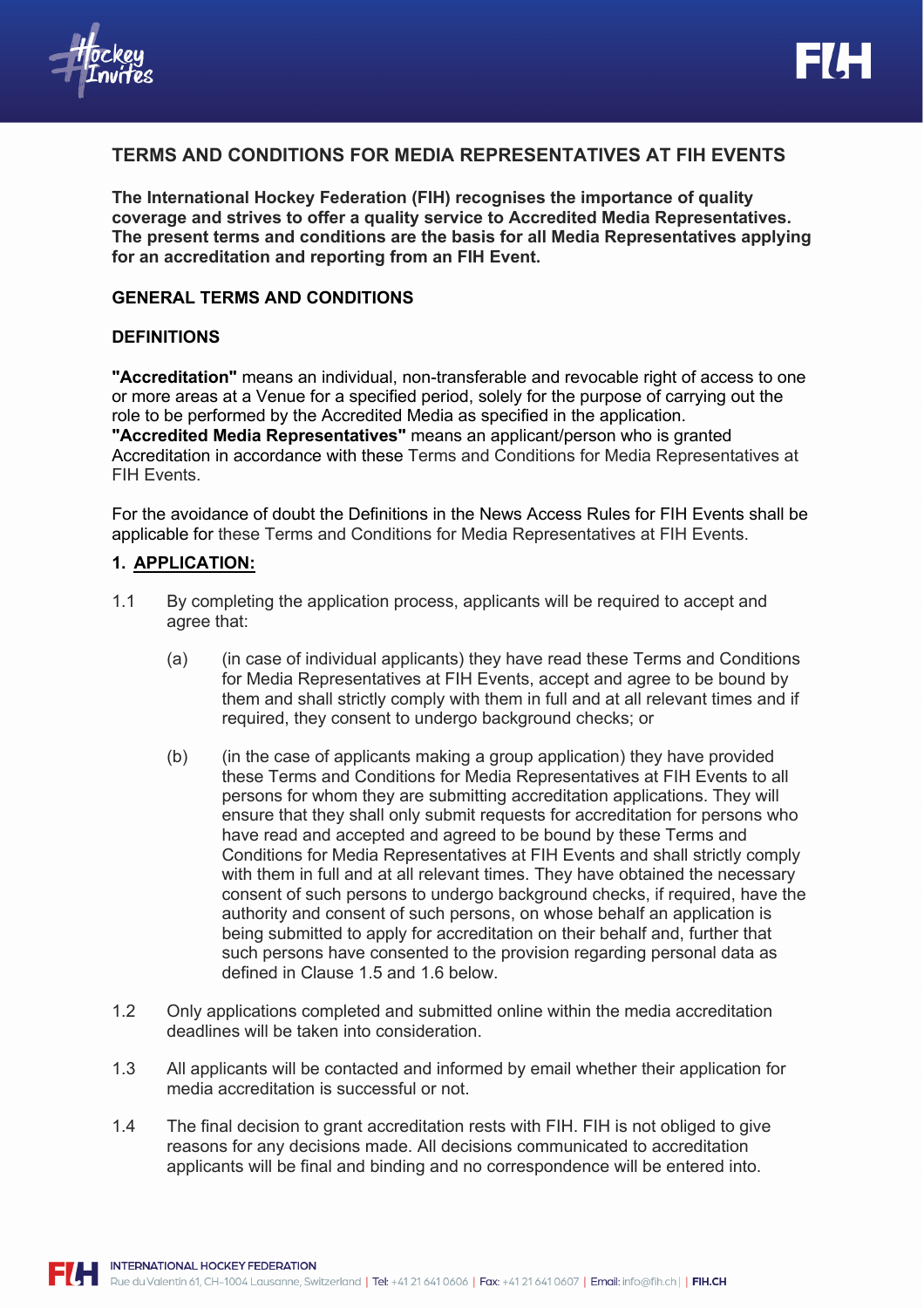- 1.5 The personal data provided will not be used for any purpose other than the management of the accreditation process and in order to provide attending Media with updated information about FIH and its competitions. The personal data provided will be used in accordance with applicable data protection law. Personal data will be kept indefinitely. If you wish to be removed from FIH databases – media should contact media@fih.ch.
- 1.6 An extract with data collected from the application form may be forwarded electronically to authorities for a security check.
- 1.7 FIH may impose further terms and conditions as it sees fit. Once an accreditation is granted, it may be revoked at any time without liability for compensation to the applicant.

## **2. UTILISING THE ACCREDITATION:**

- 2.1 Accreditations may only be picked up by the bearer and not by a representative. Accreditations will only be issued on receipt of valid photo identification (eg. passport, driving licence).
- 2.2 Accredited Media Representatives must wear their accreditation cards at all times in the Venue on both match and non-match days, including training sessions.
- 2.3 Accreditations are only valid together with a photo-ID.
- 2.4 Accreditation cards may only be carried and used by the bearer and may not be assigned or transferred to any other person.
- 2.5 Accredited Media Representatives are only allowed in the designated zones as displayed on the accreditation card.
- 2.6 Accredited Media Representatives are only allowed to follow the defined and signposted routing system.
- 2.7 It is prohibited for members of the media to enter the field of play at any time.
- 2.8 Accredited Media Representatives must behave in an orderly manner throughout the competition. Any abusive behaviour or conduct unbecoming will result in expulsion from the Venue.
- 2.9 Accredited Media Representatives are accredited for the purpose/role stated in their application only and must seek prior written approval from FIH in relation to any additional roles. Individuals accredited as print journalists may not engage in audio and/or audio-visual reporting, for television, radio, internet or otherwise, without prior written approval by FIH. Any audio broadcasting within a Venue is subject to the News Access Rules.
- 2.10 The accreditation of any person found to be accredited under false pretences will be removed with immediate effect.

## **3. BROADCASTING AND RADIO:**

3.1 The video and audio broadcasting rights of FIH competitions as well as the live scoring and statistics belong to FIH. Any infringement will result in legal action. All TV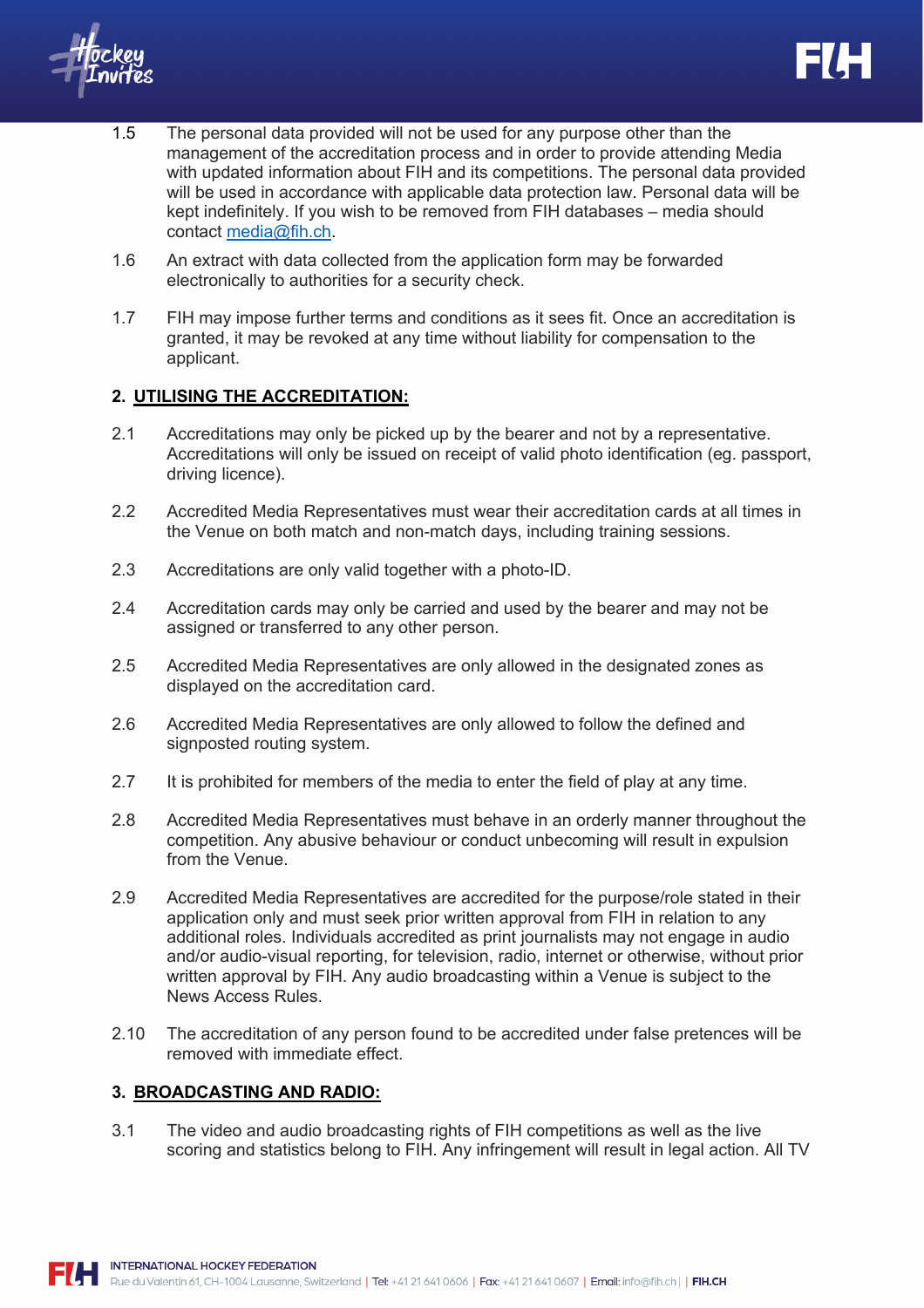

broadcasters interested in acquiring TV rights should contact FIH's Senior TV & Broadcast Manager Segundo Vila Chris Neilson – segundo.vila@fih.ch.

- 3.2 Radio broadcasters who do not have an agreement in place should contact segundo.vila@fih.ch to clear the radio rights for the broadcast of the games.
- 3.3 No Rights Holder is permitted to interfere/obstruct in the work of FIH, the Local Organising Committee and/or the Host Broadcaster and/or the FIH Production Services company.
- 3.4 Accredited Non-Rights Holders will not be allowed to film any match, pre- or postmatch action as well as any other video and audio content unless specified below. They may not publish live scoring or live still images online.
- 3.5 Filming or live commentary from anywhere within the Venue by Non-Rights Holders is strictly prohibited at all times. Following the end of the match, Non-Rights Holders may film and broadcast interviews conducted within the designated Mixed Zone as well as the post-match Press Conference / I-Zone.
- 3.6 Non-Rights Holders must follow the News Access Rules for FIH Events, which can be found below. For any questions regarding broadcast rights and News Access Rules, please contact segundo.vila@fih.ch.
- 3.7 Media Representatives must respect all instructions and guidelines given by FIH and the Local Organising Committee.
- 3.8 For the avoidance of doubt, internet journalists are not permitted to provide audio or video broadcasts to their respective website at any time without concluding a separate agreement with FIH in this regard.

## **4. PHOTOGRAPHY:**

## **PHOTOGRAPHERS: PERMITTED WRITTEN PRESS AND INTERNET NEWS-BASED SITE:**

- 4.1 An Accredited Media Representative who is a journalist or photographer may not engage in any form of audio-visual newsgathering in Venues, and materials so gathered/created may not be used in a way which constitutes audio-visual use, namely in a manner that simulates broadcast, transmission, distribution or streaming of any sound or images (or a combination of them) in connection with the Event without limitation as to time. An Accredited Media Representative who is a photographer may only originate still photographic pictures of the Event for use on or in print and digital media (such media having been disclosed at the time of application) and provided always that:
	- (i) They appear as non-sequential still images (and not as simulated video or moving images);
	- (ii) Images are published for news reporting purposes only and not any commercial purpose;
	- (iii) Images are not used in association with (or positioned or juxta-positioned with) any marks, names, products, services or logos of any third party (commercial or otherwise) in any manner which gives rise to a false or implied commercial association between the Event and that third party; and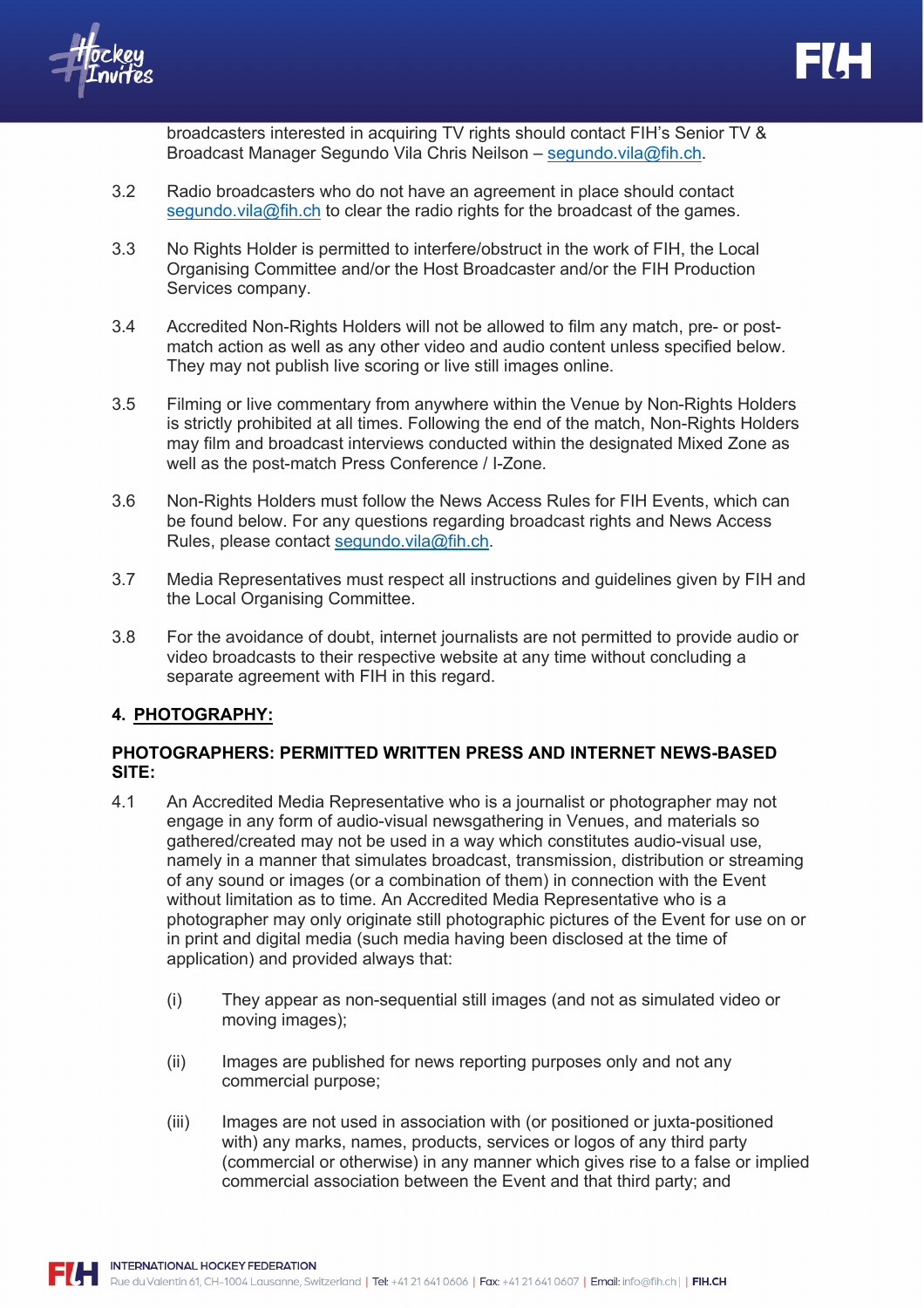- (iv) No image may be altered so as to insert any sponsorship, product placement or signs or other credits or otherwise remove or obscure a commercial brand with the intention of creating a false or implied commercial association or removing an actual and existing commercial association with an official Event licensee. Otherwise images may be altered according to normal editorial practices relating to style and layout. No text other than a credit name of the photographer and/or the accredited photographic agency and/or photograph caption/headline may be superimposed on any published image.
- 4.2 An Accredited Media person who is a photographer shall ensure that where images are passed on to a third party publisher in accordance with this clause 4.2, the third party publisher is aware that it is the publisher's sole responsibility to obtain all necessary third party consents as may be requisite in the applicable territory(ies) in relation to any use of images published. Any proposed commercial use of the Event photography by an Accredited Media Representative who is a photographer and/or his principal is subject to the prior written approval of FIH. Photographers may sell to individuals (but not photo libraries without the prior written consent of FIH) for personal, non-commercial use without the prior written approval of FIH subject to compliance with these Terms and Conditions for Media Representatives at FIH Events. In particular all photographers must clearly bring to the attention of their clients the terms of this section 3 prior to granting access to their images.

## **PHOTOGRAPHIC MEDIA – PHOTO AGENCIES:**

- 4.3 The general provisions in clause 4.1 and 4.2 above also apply to Accredited Media Representatives who are photographers from recognised photographic agencies. However, such provisions shall not prevent the Accredited Media Representative who is an agency photographer from exhibiting such pictures on bona fide online photographic agency distribution websites for the purposes of sales/syndication in the normal course of business. A recognised photographic agency is an entity whose primary business is the sale and/or syndication of photographic images via closeduser group, subscription-based online photographic agency distribution websites for the purposes of commercial image sales, distribution and/or syndication, provided that any such photographic agency Photographic media – photo agencies does not itself use, nor sell, distribute or supply (whether directly or indirectly) such images to any individual or entity for use, other than in accordance with these Terms and Conditions for Media Representatives at FIH Events. To this end all photographic agencies must clearly bring to the attention of their subscribers the terms of this Clause 4 and must require their subscribers to accept and fully comply with the provisions prior to their subscribers being allowed access to their images.
- 4.4 In the event that FIH notifies a photographic agency that any of its subscribers has failed to comply with the provisions of this Clause 4 of the Terms and Conditions for Media Representatives at FIH Events, or where the photographic agency itself becomes aware of such failure and notifies FIH, the photographic agency shall immediately notify the relevant subscriber of its infringing activity in writing. In doing so the photographic agency shall ensure that the infringing subscriber provides FIH and the photographic agency with a written undertaking (the form of undertaking to be provided by FIH) no later than 24 hours from notification of the breach, pursuant to which the subscriber shall agree to adhere to the provision of these Terms and Conditions for Media Representatives at FIH Events. In the event of failure to provide the appropriate written undertaking, the photographic agency will be immediately required to cease the delivery of images from the venues relating to the Event to the relevant subscriber (whether directly or indirectly) for the duration of the Event and seven days thereafter. Should the photographic agency fail to cease delivery of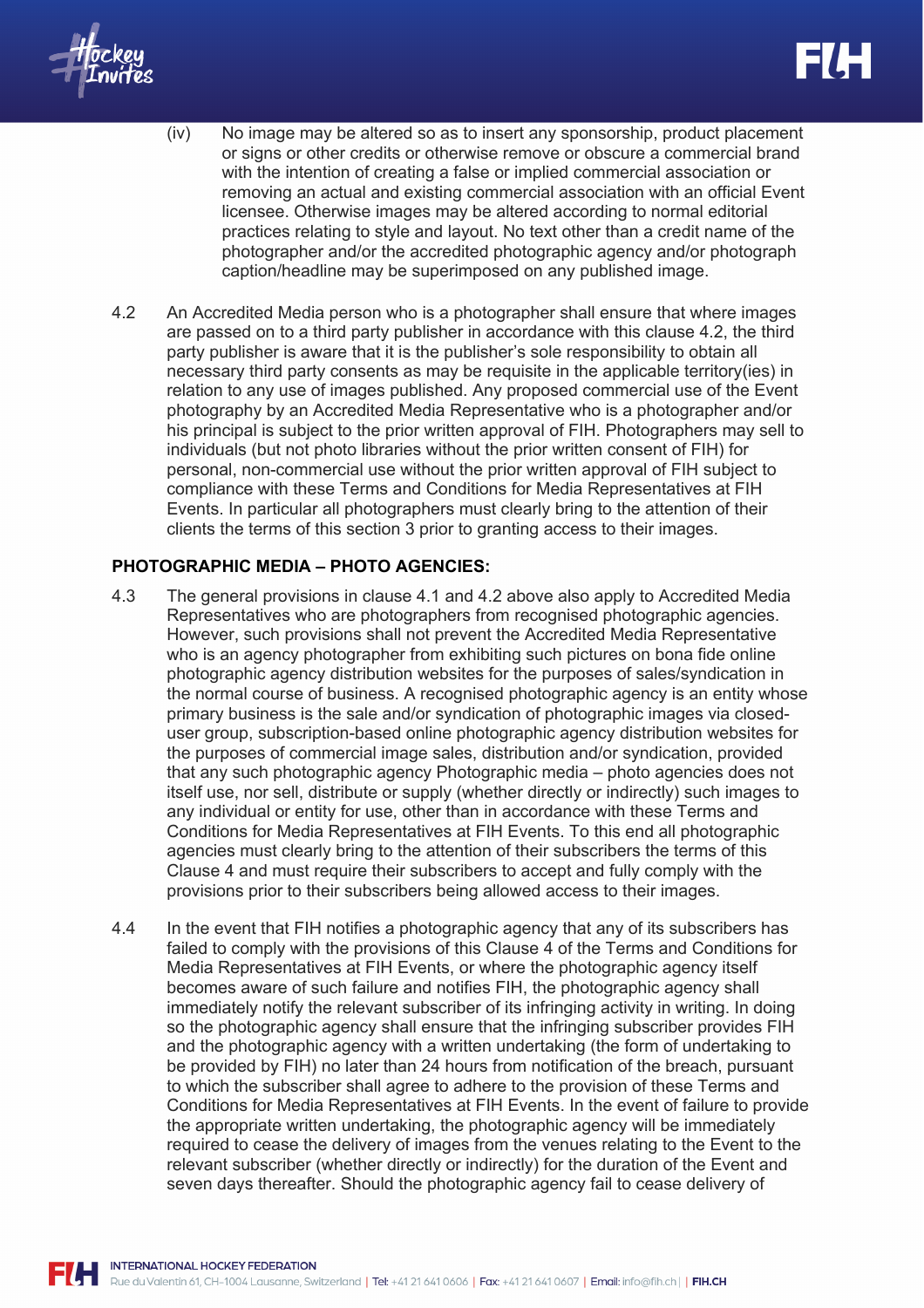images as set out above, the photographic agency may have its accreditation(s) removed accordingly. This provision is made not withstanding any legal remedies available to FIH pursuant to Applicable Law.

- 4.5 All photographers who enter the dedicated Photography Zones are required to wear a bib, which will be available for collection at the Media Centre.
- 4.6 Strobe or flash photography is prohibited.
- 4.7 During the match, all photographers shall remain behind the advertising boards, unless advised by FIH.
- 4.8 For high demand matches, FIH may limit the number of photographers for these matches on a match-by-match basis.
- 4.9 For safety reasons, photographers are not permitted in the areas directly behind the goal-scoring circles.
- 4.10 Photographers must not cross in front of the team benches or TV cameras whilst a match is in play.
- 4.11 Photographers may not enter the field of play at any time, unless previously authorised by FIH.
- 4.12 Photographers are reminded that hockey balls are hard and travel in all directions at very fast speeds. Photographers enter the Photography Zones at their own risk and are expected to watch the action at all times.

## **5. GENERAL:**

- 5.1 For the avoidance of doubt, these Terms and Conditions for Media Representatives at FIH Events are not intended to undermine editorial independence relating to genuine news reporting or editorial fair comment, review or criticism.
- 5.2 Media should not publish recorded, GIFs or live footage of any matches from the event on any social media channels. This includes, but not limited to, Facebook, Twitter, Instagram, Snapchat and LinkedIn.
- 5.3 Smoking within all FIH Media Areas, including the Media Centre, Tribune and Mixed Zone, is prohibited.
- 5.4 It is prohibited to bring alcoholic beverages into the Media Tribune, Mixed Zone or Press Conference / I-Zone areas.
- 5.5 Upon violation of any of the conditions set out herein or upon non-compliance with instructions given on-site, FIH reserves the right to revoke or withdraw accreditation, with or without prior warning as well as deny accreditation to future FIH events.
- 5.6 FIH reserves the right, where a breach has been identified, to pursue other legal remedies against any Accredited Media Representative at its sole discretion.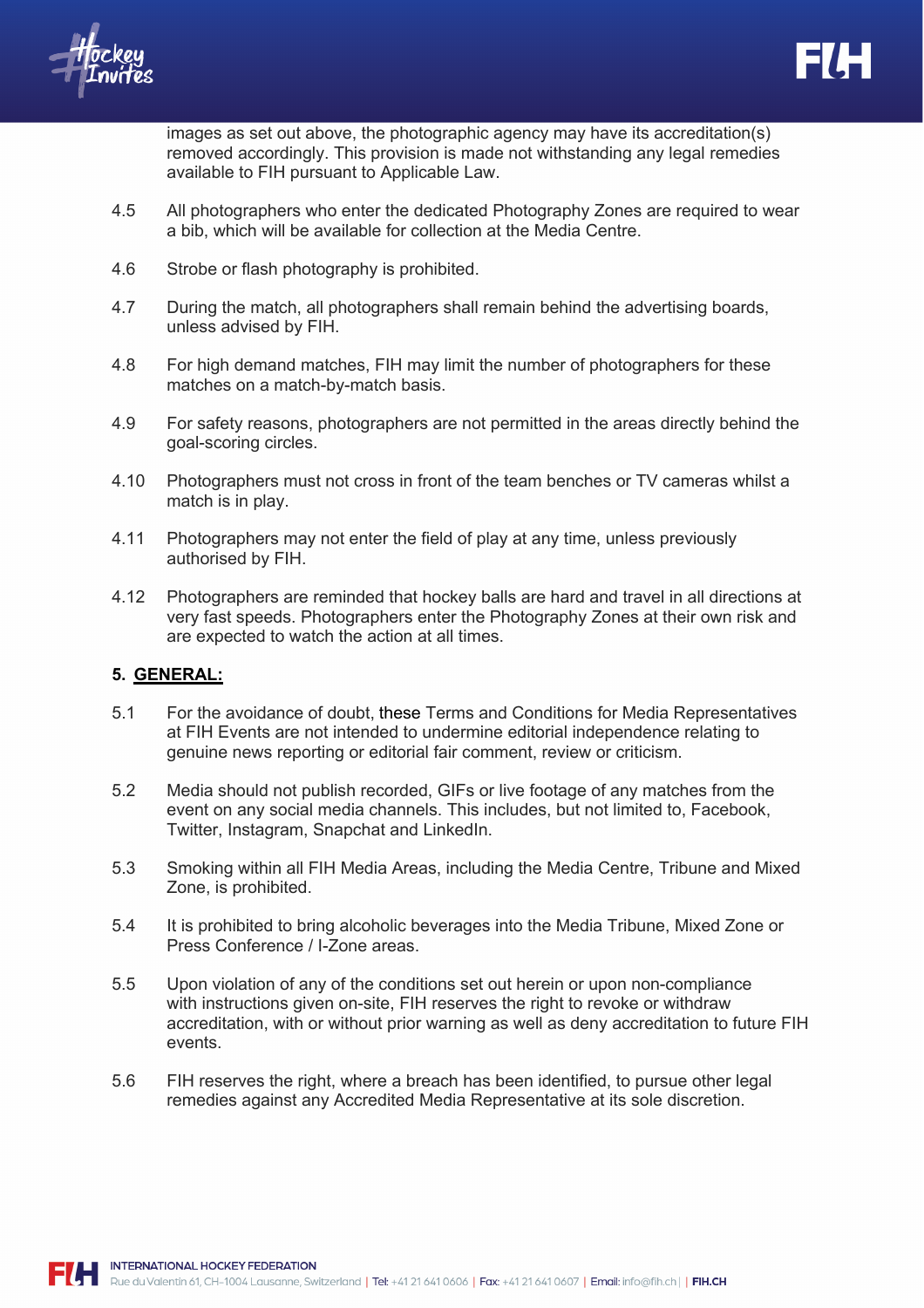# **6. RISK:**

Each Accredited Media Representative acknowledges that they shall move in and around a Venue at their own risk. Neither FIH, nor their servant nor agents, nor any LOC, nor the owner of the relevant Venue shall be liable for any loss, injury or damage howsoever caused to the Accredited Media Representative (or his/her principal or employer) save for death, personal injury or damage caused by the negligence of the servants or agents of FIH or the LOC.

# **7. INDEMNIFICATION:**

The Accredited Media Representative and his/her principal or employer shall jointly and severally indemnify and hold harmless FIH against any loss (including consequential loss) or damage to FIH or either of its employees, officers and/or agents, resulting from a breach of these Terms and Conditions for Media Representatives at FIH Events by the Accredited Media Representative and/or such principals or employers or resulting from suspension, withdrawal, revocation or cancellation of the Accreditation.

# **ORDER OF PRIORITY FOR EVENT MEDIA ACCREDITATION**

**In order to extend the awareness of our sport as widely as possible, we look to use our limited accreditation numbers to ensure coverage of the highest possible quality and the widest possible reach. To that end we apply the following order of priority to assist the event accreditation process.**

# **TV, RADIO & INTERNET MEDIA**

- **1:** Event affiliated TV and Radio Rights Holders.
- **2:** National TV and Radio Non-Rights Holders.
- **3:** Regional TV and Radio (from competing countries only).
- **4:** National news sites (from competing countries only).
- **5:** Recognised internet hockey news sites (from competing countries only).
- **6:** Other (including internet applications from outside the competing nations).

# **PRESS & PHOTOGRAPHERS**

- **1:** Recognised International news / photo agencies or wire services.
- **2:** Recognised national news / photo agencies (competing countries only).
- **3:** National daily / Sunday newspapers (from competing countries only).
- **4:** International hockey magazines.
- **5:** National hockey magazines (from competing countries only).
- **6:** Regional newspapers (from competing countries only).
- **7:** Freelance hockey writers / photographers (from competing countries only).
- **8:** Recognised online hockey news sites (from competing countries only).
- **9:** General interest magazines (from competing countries only).

**10:** Other.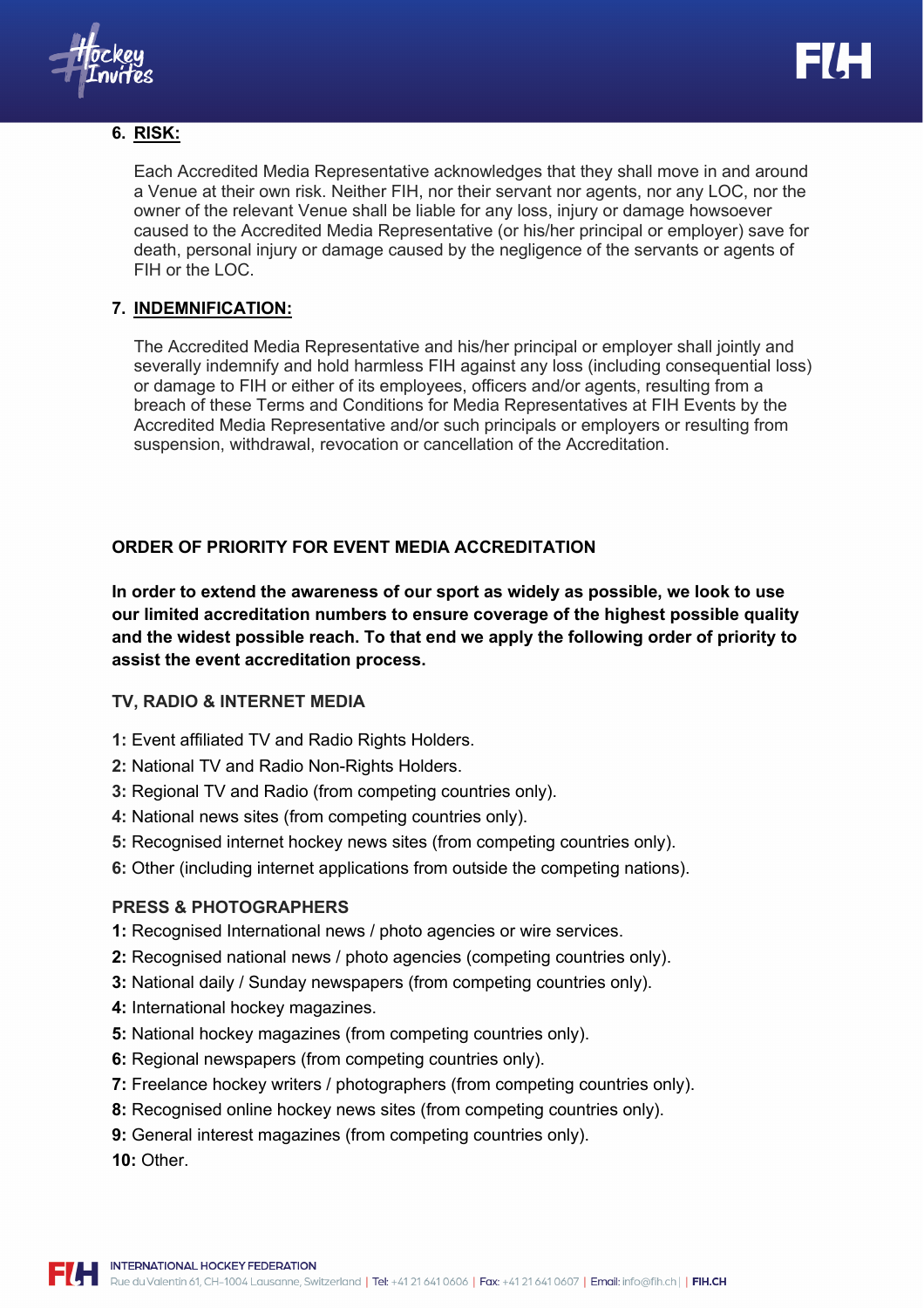

## **NEWS ACCESS RULES APPLICABLE FOR FIH EVENTS:**

These rules ("**News Access Rules**") are applicable including, but not limited to, the following international competitions:

- FIH Hockey World Cups (Men and Women)
- FIH Hockey Pro League (Men and Women)
- FIH Series Open (Men and Women)
- FIH Series Finals (Men and Women)
- FIH Hockey5s Events / World Cups (Men and Women)
- FIH Olympic qualifiers (Men and Women)
- Junior World Cups (Men and Women)
- Indoor World Cups (Men & Women)

including in respect of each such competition, all sporting action, opening and closing ceremonies, medal ceremonies, or other activities which occur at venues at which any such competition is staged ("**FIH Events**").

For the sake of clarity, these News Access Rules shall comprise of the Television News Access Rules and the Radio News Access Rules, each as set out below and as amended by FIH from time to time.

## **TELEVISION NEWS ACCESS RULES**

All use of audio-visual and/or visual FIH Material by Non-Rights Holders shall be strictly subject to the following restrictions:

#### **1 Use in News Programmes only:**

The broadcast of FIH Material may be used only as a part of News Programs broadcast by means of Television (other than as set out in the Radio News Access Rules, below). News Programs shall not be positioned or promoted as FIH Events Programs and FIH Material cannot be used in any promotion for any promotion for any News Program or any other program whatsoever. The right to grant to broadcasters and/or news gathering and dissemination organisations or News Agency, the right, whether on a national or multinational basis, to transmit clips of FIH Material, such clips (in respect of Match Footage) not exceeding ninety (90) seconds per Match, within a regularly scheduled news programme which includes, as part of that programme, a sports bulletin (or such greater duration and/or other type of programme as may be required by Applicable Law relating to news access/short news reporting in the relevant territory). Notwithstanding the foregoing, News Programmes broadcast on Television may be simulcast by means of any and all other delivery systems and media, and/or made available on an on-demand basis by means of any and all delivery systems and media for a period of up to forty-eight (48) hours following the completion of the relevant FIH Events.

#### **2 Maximum Limits on duration of FIH Material:**

Non-Rights Holders may use a maximum of: (i) three (3) minutes of FIH Material but not exceeding ninety (90) seconds of Match Footage per Match; and (ii) six (6) minutes of FIH Material in aggregate per day, subject to the provisions set out herein.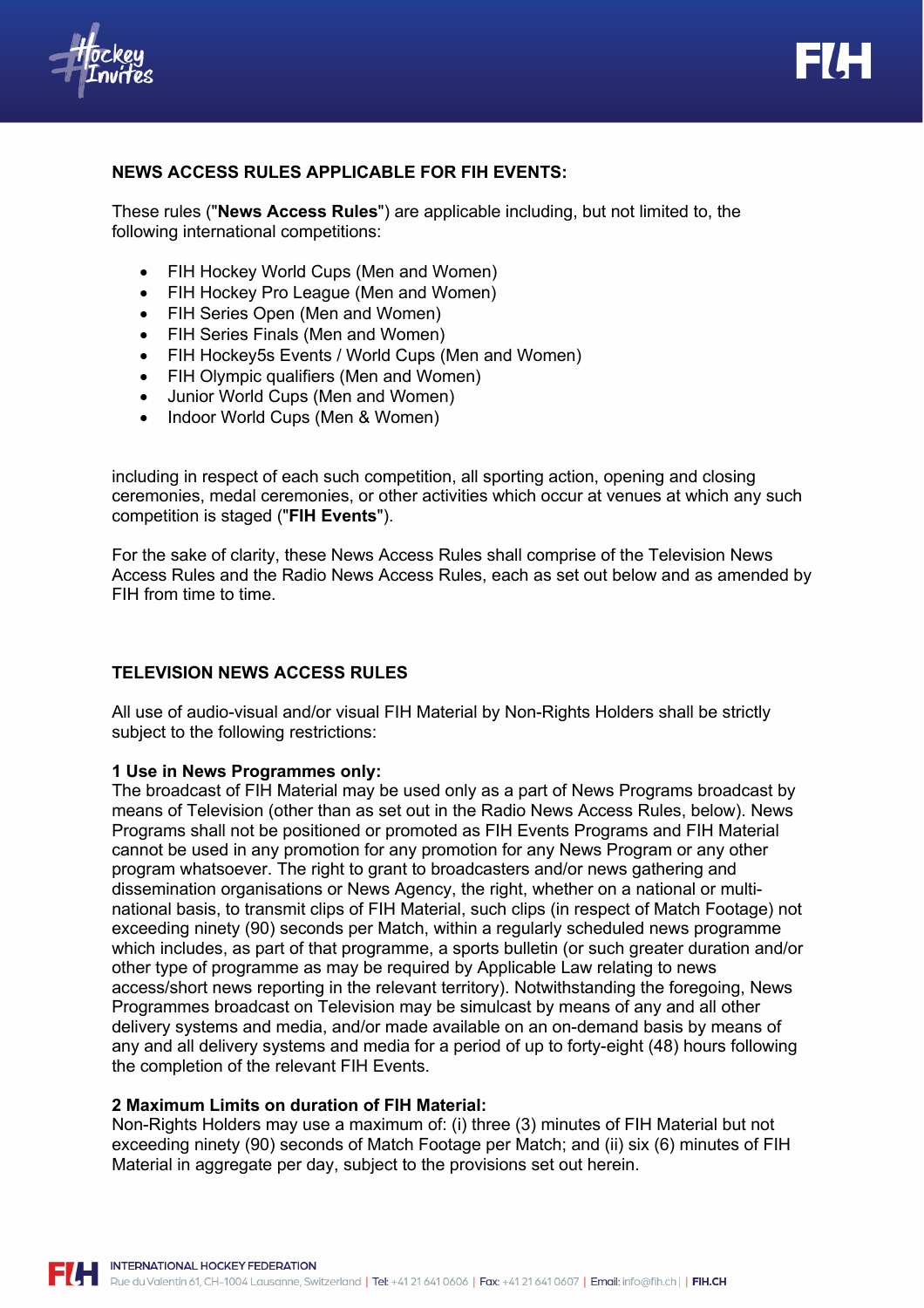

**3 Number of News Programs, Length and Separation of News Excerpts (3x2x3):** Save as set out in Clause 4 below, FIH Material used in News Programs is strictly subject to the following provisions:

a) FIH Material may appear in no more than three (3) News Programs per day; and

b) No more than three (3) minutes in aggregate duration of FIH Material may be used in any one News Program; and

c) News Programs containing FIH Material must be separated by a period of at least three (3) hours; and

d) Not exceeding ninety (90) seconds of Match Footage per Match.

### **4 All-News Networks and All-Sports Networks:**

Where FIH Material is broadcast in News Programmes on All-News Networks or All-Sports Networks, (each a "Network"), the use of FIH Material by such Network must either comply with the requirements in the general rules in clause 1 to 3 or, alternatively comply to the requirements as set out in this provision. The Network may elect to include FIH Material in News Programs strictly subject to the following provisions:

a) FIH Material shall appear in no more than six (6) News Programs per day; and

b) Not exceed more than one (1) minute in aggregate duration of FIH Material may be used in any one News Program; and

c) News Programs containing FIH Material must be separated by a period of at least two (2) hours.

### **5 Airing after broadcast by Rights Holders only:**

Non-Rights Holders may only broadcast FIH Material within a News Program in accordance with Clauses 1, 2, 3 and 4 above and all other conditions contained in these News Access Rules, as follows:

a) As of three (3) hours following the broadcast of an FIH Events by the local Rights Holding Broadcaster via any licensed broadcast platform in that territory;

b) If not broadcast by the local Rights Holding Broadcaster via any licensed broadcast platform in that territory on the day (local time) during which the FIH Events concluded, then as of the end of the broadcast day (i.e. 24:00 hours local time);

Non-Rights Holders can broadcast FIH Material prior to the times referred to above, or can broadcast more FIH Material than permitted above, only in compliance with Applicable Law, and with the specific written agreement of the local Rights Holding Broadcaster.

## **6 Courtesy Credit/Rights Holder "Bug":**

Each broadcast of FIH Material in accordance with these News Access Rules must give an on-screen credit to the local Rights Holder in the particular territory (where applicable) by the following means: (i) displaying the Rights Holder's watermark or ident for the duration of the FIH Material being broadcast; or (ii) should the FIH Material not be sourced through the local Rights Holder (or the watermark or ident not be included within the original broadcast by the Rights Holder), adding a super video credit to the Rights Holder for the duration of the FIH Material being broadcast to read as follows: "Courtesy of (Name of Rights Holder)".

#### **7 No interactive service such as "News Active"/"Sport Active":**

FIH Material must not be broadcast on interactive services such as "News Active" or "Sports Active", which would allow the viewer to make a viewing choice within a channel and to thereby view FIH Material at times and in programs other than when broadcast as part of a News Program as set out in Clause 1 above.

#### **8 FIH Material of previous FIH Events:**

FIH's ownership of all archive materials (including footage) relating to any and all past editions of the FIH Events and it is acknowledged that FIH is consequently free to use, and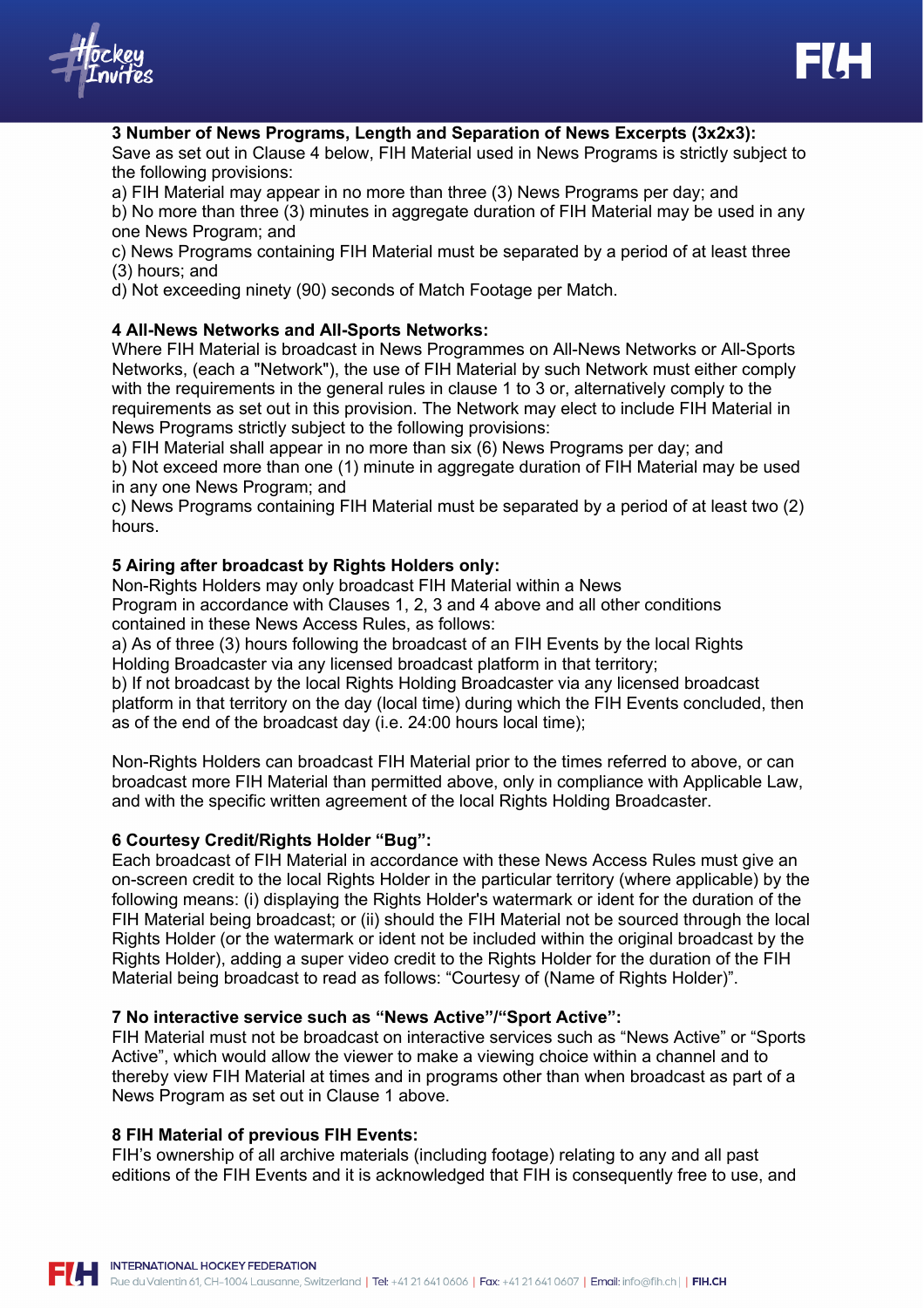



authorise others to use in any and all media and for any purpose, any and all such archive materials throughout the world in perpetuity. Should any fair dealing or similar provisions contained in any Applicable Law permit the use by Non-Rights Holders of any footage of previous FIH Events, then such footage of previous FIH Events will be included in the aggregate total of six minutes per day.

#### **9 Duration of Use:**

FIH Material may only be broadcast for a period of forty-eight (48) hours following the completion of the relevant FIH Events depicted in the News Program. After such period, Non-Rights Holders may only broadcast such FIH Material and other archive FIH Material with the express prior written consent of FIH.

### **10 Access to FIH Venues for Non-Rights Holders:**

Non-Rights Holders, provided they are holders of ANR accreditation will have access, without equipment, to FIH Venues and with equipment, to the official Media areas (for the purposes of post-match interviews).

## **11 Access to Media Centre for Non-Rights Holders:**

Non-Rights Holders, provided they are holders of ANR accreditation shall have access, with equipment, to the Media Centre.

### **12 Non-Rights Holders:**

All Non-Rights Holders must:

a) only use FIH Material in strict accordance with these News Access Rules; and b) not make available or provide FIH Material to any third party except that Non-Rights Holders who are international News Agencies may make such FIH Material available to their regular clients, in accordance with their standard distribution procedures, with the prior written consent of the FIH and subject to compliance by those clients with the terms of these News Access Rules; and

c) ensure that no advertising, promotion, publicity or other message appears at the same time (be it superimposed or on a split screen or otherwise) as FIH Material and/or at the same time as any other coverage of the FIH Events which contains any FIH Marks or other imagery of FIH or the FIH Events; and

d) ensure that no advertising, promotion, publicity or other message (including any broadcast sponsorship) is broadcast or otherwise placed before, during or after the broadcast of FIH Material, in such a manner as imply an association or connection between any third party (or any third party's product or service) and FIH Material, the FIH or the FIH Events.

## **RADIO NEWS ACCESS RULES**

Non-Rights Holder radio stations may use FIH Material in their News Programs in their respective territories only, strictly subject to the following restrictions:

#### **13 Use in News Programs only:**

The broadcast of audio-only FIH Material on radio services may be used only as a part of News Programs, provided that such News Program are not positioned or promoted as FIH Events programs.

#### **14 No play-by-play commentary by Non-Rights Holders:**

Non-Rights Holders shall not broadcast or originate play-by-play commentary or analogous coverage of any FIH Material, whether on a live or delayed basis, or any other material obtained while inside a FIH Venue, including interviews, except with respect to official press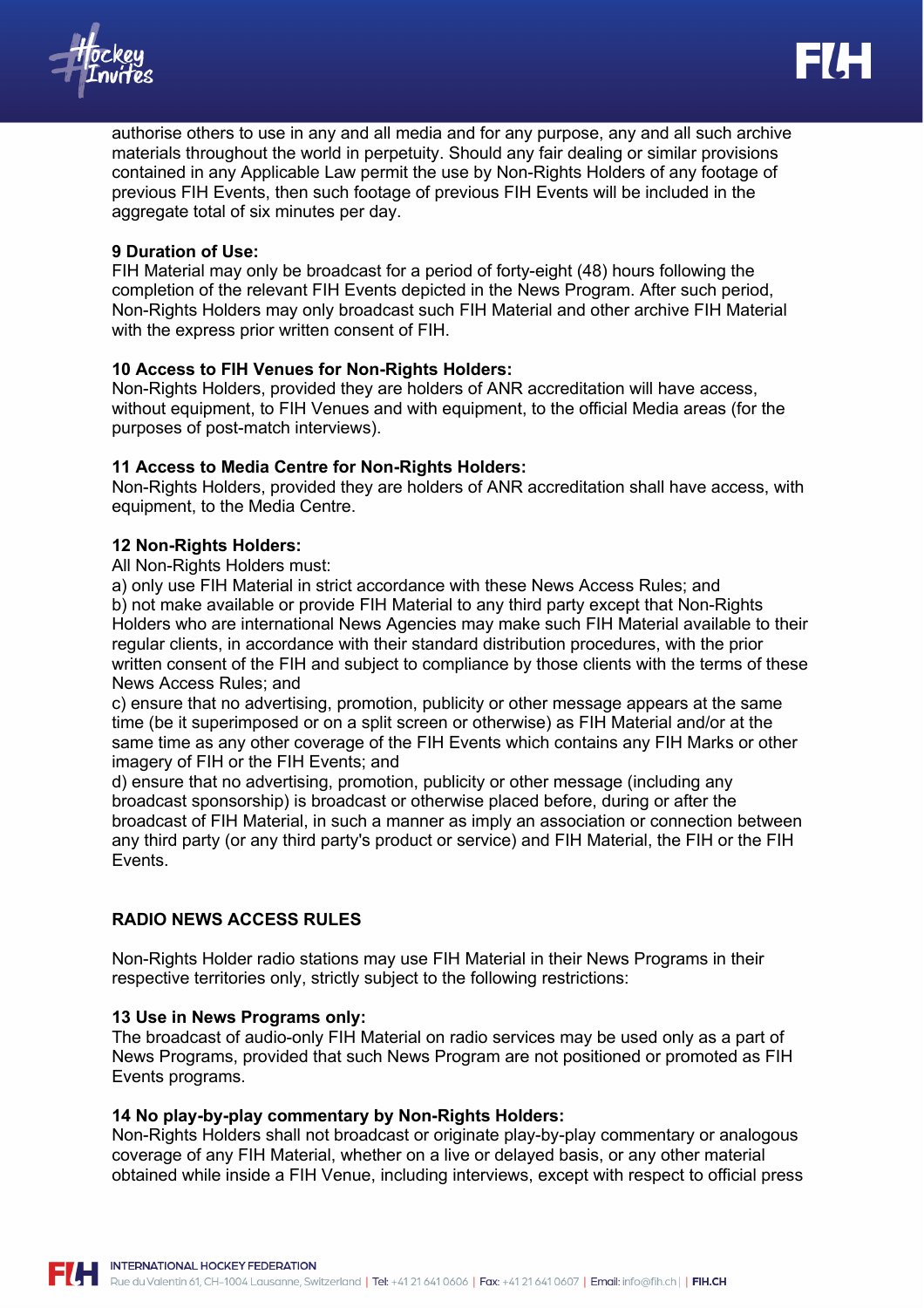



conferences held in the Media Centre, provided that there is upheld a delay of thirty (30) minutes following the completion of the press conference.

#### **15 Usage of actual commentary of FIH Events:**

Actual commentary of FIH Events recorded from the television coverage of the Rights Holders in the particular territory can only be used with the prior express written permission of the Rights Holder.

#### **16 Access to the FIH Venues for Non-Rights Holders:**

Non-Rights Holders, provided they are holders of ANR accreditation, will have access, without equipment, to FIH Venues and, with equipment, to the Media Centre.

### **GENERAL**

#### **17 Access to FIH Material for Non-Rights Holder:**

Non-Rights Holders should submit any requests for access to FIH Materials to the applicable provider as notified by FIH from time to time. Any such access shall be subject to payment by the Non-Rights Holder of applicable technical access and duplication costs.

#### **18 Subject to Applicable Law:**

The rights and obligations herein are subject to any rights and/or obligations under Applicable Law in any territory.

#### **DEFINITIONS**

**"All-News Network"** means a channel which has news as its sole or predominant content. **"All-Sport Network"** means a channel which has sport [news] as its sole or predominant content.

**"Accredited Media"** means written press, photographers and other Non-Rights Holders who have been accredited to report on FIH Events.

**"ANR"** means accredited Non-Rights Holders.

**"Applicable Law"** means all applicable laws, regulations, rules, codes of practice, guidelines, directions and decrees imposed by law or any competent authority within the relevant territory and any subsidiary local laws and regulations relating to television coverage (including in respect of FIH Competition(s) and/or of any Match) but for the avoidance of doubt excluding the internal regulations, guidelines and similar directives of Rights Holding Broadcaster or Non-Right Holder and/or their respective Affiliates. **"FIH"** means the International Hockey Federation.

**"FIH Marks"** means the FIH Logo, any and all official marks and logos in respect of any FIH Events, and any and all other official emblems, mascots, pictograms and other identifications, designations, logos and/or insignias identifying FIH Events.

**"FIH Material"** means any and all audio, visual and/or audio-visual footage, signals or recordings of any FIH Events (or part thereof), wherever and whenever broadcast or transmitted and however sourced, including without limitation sporting action, Opening and Closing ceremonies, medal ceremonies or other activities which occur at FIH Venues. **"FIH Venues"** means any venue at which an FIH Events is staged.

**"Match Footage"** means footage of the Match.

**"News Agency"** means a media organisation whose primary business is the reporting and syndicating of news.

**"News Programs"** means regularly scheduled daily news programs of which the actual news element constitutes the main feature and which, for the avoidance of doubt, does not